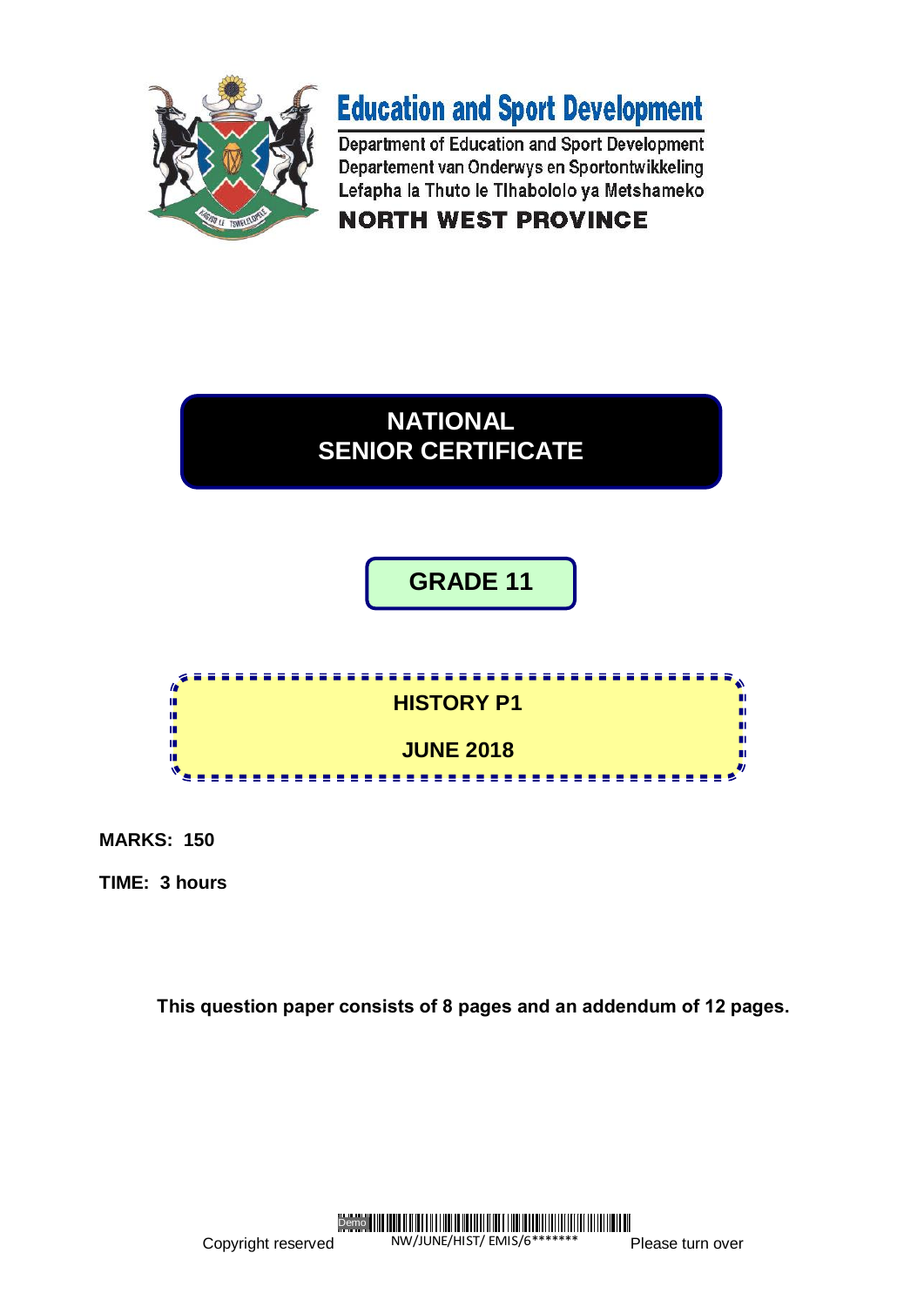# **INSTRUCTIONS AND INFORMATION**

1. This question paper consists of SECTION A and SECTION B based on the prescribed content framework in the CAPS document.

# **SECTION A: SOURCE- BASED QUESTIONS**

- QUESTION 1: COMMUNISM IN RUSSIA 1900 TO 1940: LENIN'S INTERPRETATION OF MARXISM
- QUESTION 2: CAPITALISM IN THE USA 1900 TO 1940: THE NATURE OF CAPITALISM IN THE USA
- QUESTION 3: IDEAS OF RACE IN THE 19TH AND 20TH CENTURIES: CASE STUDY- AUSTRALIA AND THE INDIGENOUS AUSTRALIANS

# **SECTION B: ESSAY QUESTIONS**

- QUESTION 4: COMMUNIM IN RUSSIA 1900 T0 1940: STALIN'S INTERPRETATION OF MARXISM
- QUESTION 5: CAPITALISM IN THE USA1900 TO 1940: ROOSEVELT'S NEW DEAL
- QUESTION 6: IDEAS OF RACE IN THE 19<sup>TH</sup> AND 20<sup>TH</sup> CENTURIES: CASE STUDY NAZI GERMANY AND THE HOLOCAUST
- 2. SECTION A consists of THREE source-based questions. Source material that is required to answer these questions will be found in the ADDENDUM.
- 3. SECTION B consists of THREE essay questions.
- 4. Answer THREE questions as follows:
	- 4.1 At least ONE must be a source-based question and at least ONE must be an essay question.
	- 4.2 The THIRD question can be either a source-based question or an essay question.
- 5. You are advised to spend at least ONE hour per question.
- 6. When answering questions you should apply your knowledge, skills and insight.
- 7. You will be disadvantaged by merely rewriting of the sources as answers.
- 8. Number the answers correctly according to the numbering system used in this question paper.
- 9. Write clearly and legibly.

#### I III KATILII ILII KUULUU KUULUU KUULUU ILII KUULUU ILII KUULUU KUULUU KUULUU KUULUU KUULUU KUULUU KUULUU KUU Demo<sup>II</sup>

NW/JUNE/HIST/ EMIS/6\*\*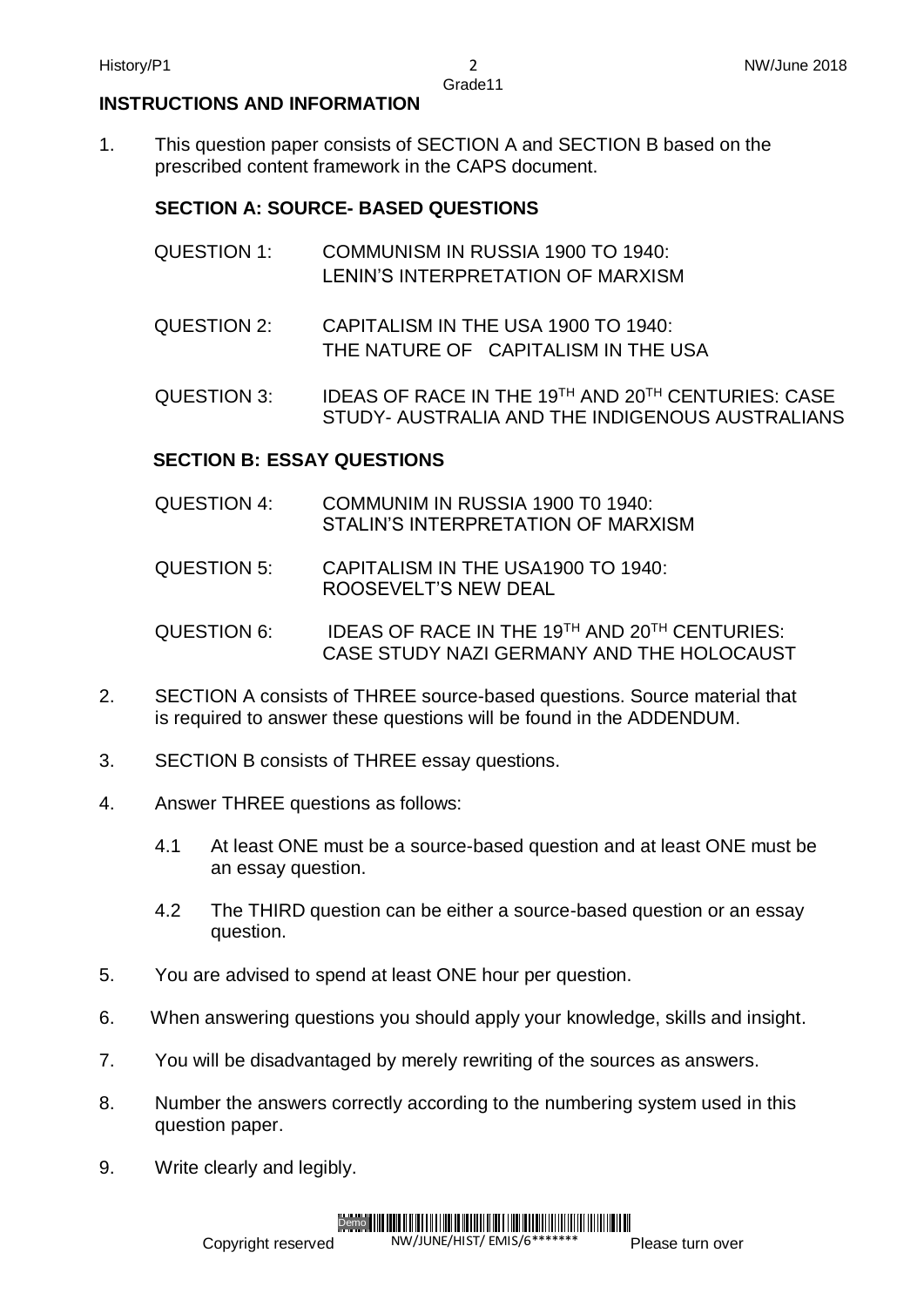# **SECTION A: SOURCE-BASED QUESTIONS**

Answer at least ONE question, but not more than TWO questions, from this section. Source material to be used to answer these questions is contained in the ADDENDUM

# **QUESTION 1: HOW DID LENIN APPLY MARXISM IN THE UNION OF SOVIET SOCIALIST REPUBLICS (USSR), FROM 1918 TO 1924?**

Study Sources 1A, 1B, 1C and 1D and answer the questions that follow.

- 1.1 Read Source 1A.
	- 1.1.1 Identify TWO major reforms introduced by Lenin. (2 x 1) (2)
	- 1.1.2 Name THREE industries that were nationalised by Lenin. (3 x 1) (3)
	- 1.1.3 Explain the historical term *nationalisation.* (1 x 2) (2)
	- 1.1.4 Using the information in the source and your own knowledge, explain how Lenin's reforms benefitted the workers and peasants more. (1 x 2) (2)
	- 1.1.5 Quote evidence from the source that suggests that Lenin's constitution was intolerant to other doctrines and practices. (4 x 1) (4)
- 1.2 Refer to Source 1B.
	- 1.2.1 What, according to the source, was the rationale behind War Communism?  $(1 \times 1)$  (1)
	- 1.2.2 Explain the historical term War Communism. (1 x 2) (2)
	- 1.2.3 Using the information in the source and your own knowledge, explain why Lenin and the Communist (Bolshevik) Party government introduced War Communism.  $(2 \times 2)$  (4)
	- 1.2.4 Comment on the usefulness of this source to a historian researching about War Communism.  $(2 \times 2)$  (4)
- 1.3 Consult Source1C.
	- 1.3.1 How, according to the source, did the peasants and workers react to implementation of War Communism? (2 x 1) (2)
	- 1.3.2 Using the information in the source and your own knowledge, comment on the significance of the Kronstadt sailors' rebellion to Lenin's implementation of War Communism in USSR. (1 x 2) (2)
- 1.4 Refer to Sources 1C and 1D. Explain how the evidence in the photograph supports the information in Source1C regarding the impact of War Communism on the Soviet society.  $(2 \times 2)$  (4)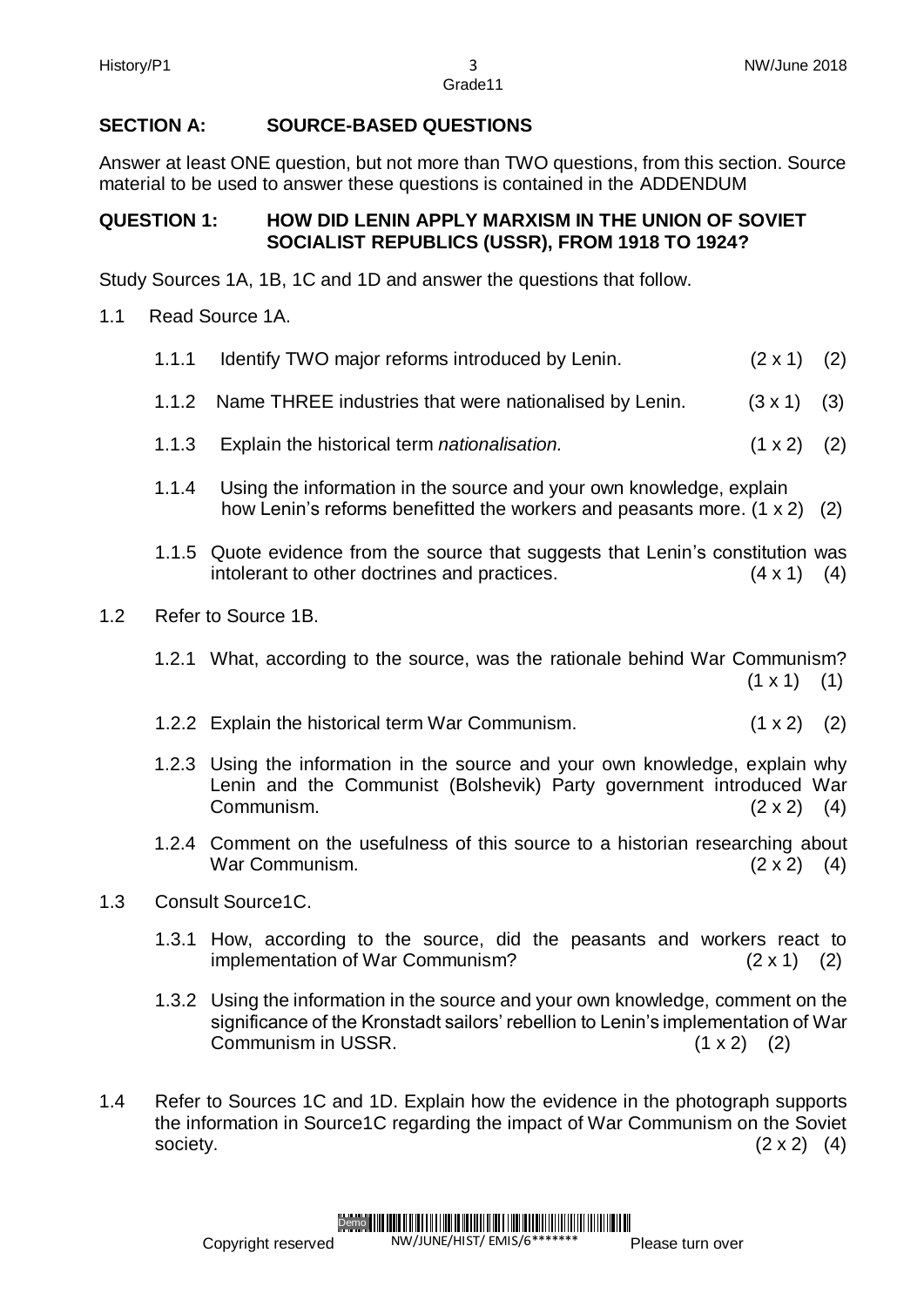- 1.5 Study Source 1E.
	- 1.5.1 What, according to the source, were the major capitalist reforms introduced by Lenin through the New Economic Policy?(4 x 1) (4)
	- 1.5.2 Using the information in the source and your own knowledge, explain why Lenin abandoned War Communism and replaced it with the New Economic Policy.  $(2 \times 2)$  (4)
	- 1.5.3 Comment on why Lenin wrote that the NEP was "one step backwards in order to make two steps forward".  $(1 \times 2)$  (2)
- 1.6 Using the information in the relevant sources and your own knowledge, write a paragraph of about EIGHT lines (about 80 words) explaining how did Lenin apply (put into practice) Marxism in the Union of Soviet Socialist Republics (USSR) from 1918 to 1924.  $\hspace{1.6cm} (8)$

**[50]**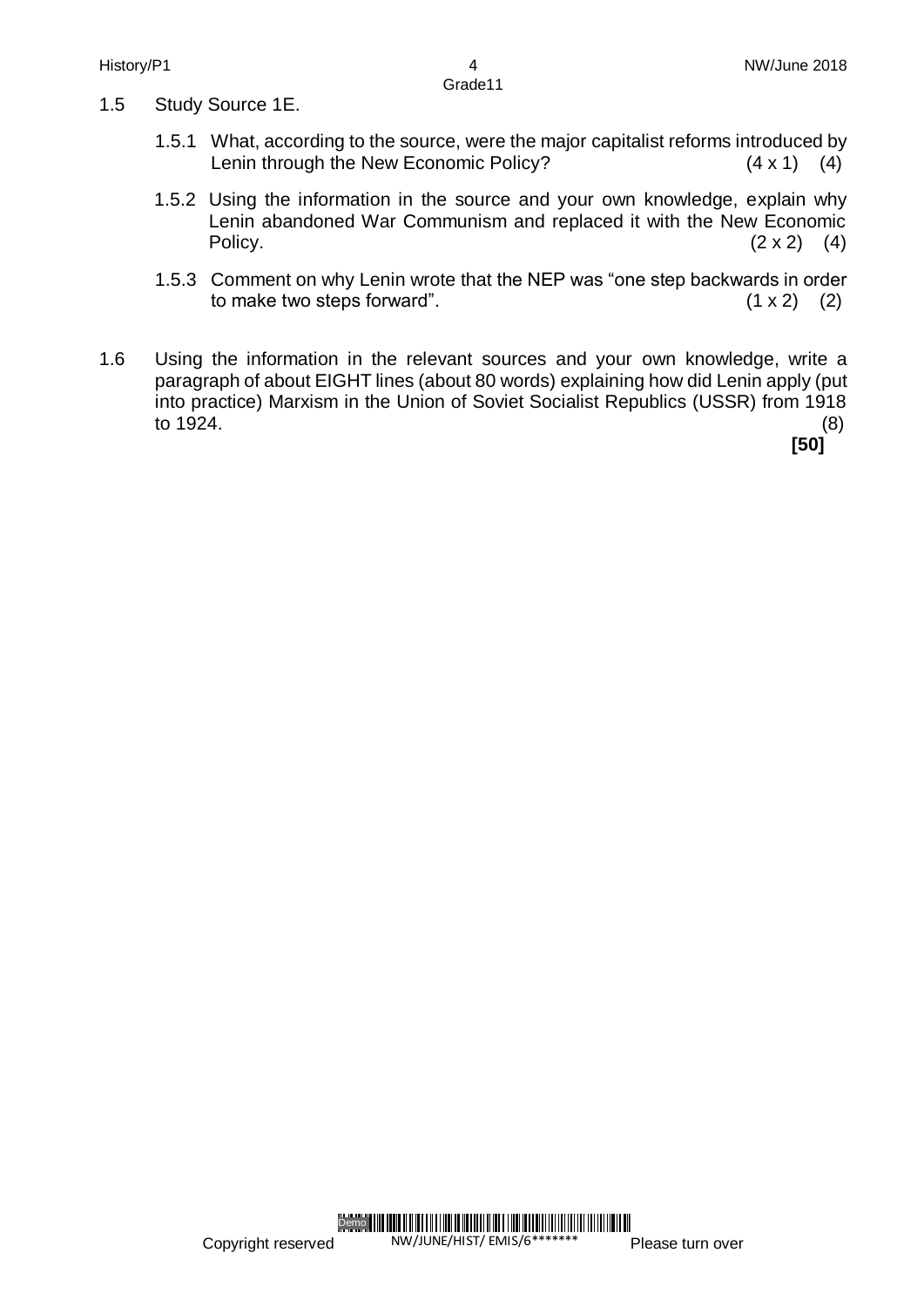#### **QUESTION 2: HOW DID THE GREAT DEPRESSION EXPOSE THE CRISIS OF CAPITALISM IN THE UNITED STATES OF AMERICA BETWEEN 1928 AND 1933?**

Study Sources 2A, 2B, 2C and 2D and answer the questions that follow.

- 2.1 Study Source 2A.
	- 2.1.1 Identify the TWO main goods produced in the 1920's, which were the main feature of the "roaring twenties".  $(2 \times 1)$  (2)
	- 2.1.2 Explain the historical term "roaring twenties". (1 x 2) (2)
	- 2.1.3 What, according to the information in the source, caused banks to open up at the rate of 4-5 per day in the 1920s in the USA?  $(1 \times 2)$  (2)
	- 2.1.4 Why, according to the source, investing in the stock market was so popular in the 1920? (3 x 1) (3)
- 2.2 Consult Source 2B.
	- 2.2.1 Using the information in the source and your own knowledge, explain what was the stock market crash of 1929.  $(1 \times 2)$  (2)
	- 2.2.2 According to the historian John Galbraith, what makes the American economy to be fundamentally unsound? (4 x 1) (4)
	- 2.2.3 Comment on the effects of the stock market crash on the America economy.  $(2 \times 2)$  (4)
	- 2.2.4 Using the information in the source and your own knowledge, explain how the workers were affected by the Great Depression.  $(2 \times 2 \quad (4))$
	- 2.2.5 Explain the usefulness of this source to a historian researching the Great Depression in America. (2 x 2) (4)
- 2.3 Refer to Source 2C.
	- 2.3.1 Explain the message the photo conveys regarding the American society during the late 1920s.  $(1 \times 2)$  (2)
- 2.4 Compare Sources 2B and 2C. Explain how the photograph in Source 2B supports the information in Source 2B regarding the Great Depression in the USA.

 $(2 \times 2)$   $(4)$ 

- 2.5 Read Source 2D.
	- 2.5.1 How, according to the source, did Herbert Hoover and his government react to the Great Depression. (3 x 1) (3)
	- 2.5.2 Explain how President Hoover's reaction to the Great Depression reflects the characteristic role of a capitalist government. (1 x 2) (2)

#### Demo

Copyright reserved

NW/JUNE/HIST/ EMIS/6\*\*

Please turn over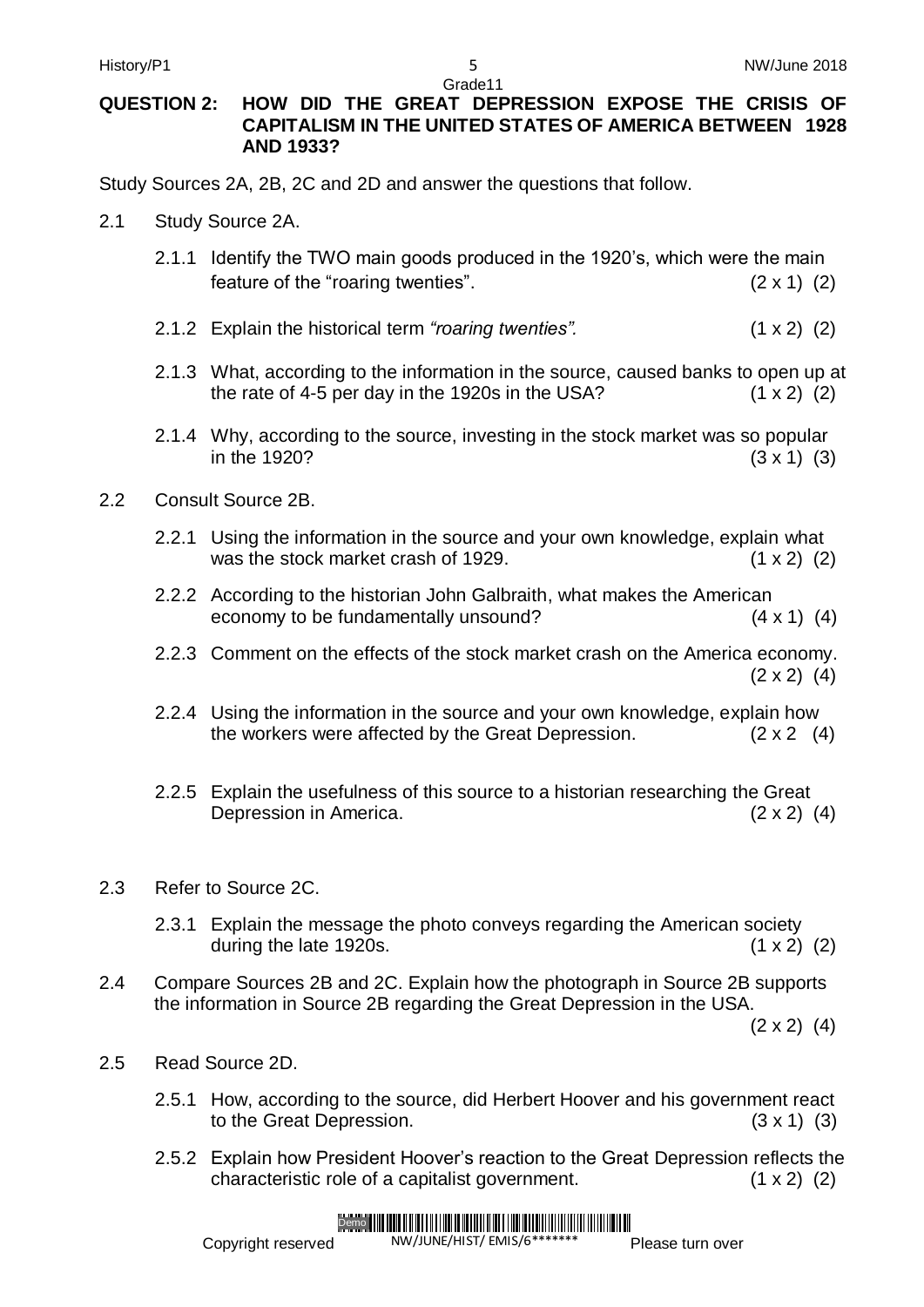- 2.5.3 Using the information in the source and your own knowledge assess the effectiveness of Hoover's reaction to the Great Depression. (2 x 2) (4)
- 2.6 Using the information in the relevant sources and your own knowledge, write a paragraph of about EIGHT lines (80 words), explaining how did the Great Depression exposed the crisis of Capitalism in the United States of America between 1928 and 1933 (8)

 **[50]**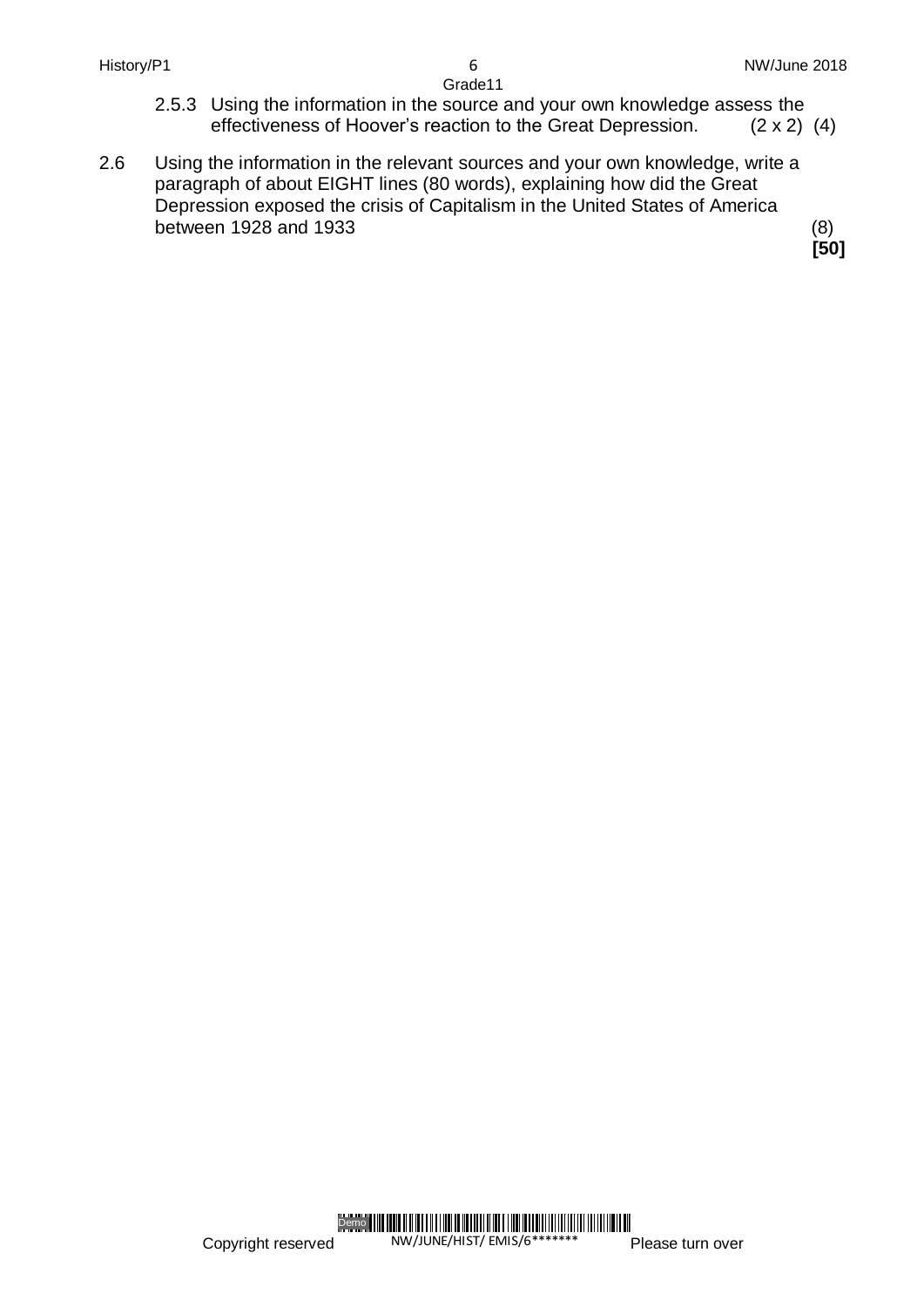# **QUESTION 3: HOW DID THE IDEAS OF RACE AND EUGENICS INFLUENCE THE CREATION OF THE "STOLEN GENERATION" IN AUSTRALIA?**

Study Sources 3A, 3B, 3C and 3D and answer the questions that follow.

- 3.1 Refer to Source 3A.
	- 3.1.1 According to the source, what were the causes of the reduction of Aboriginal Australian population? (2 x 1) (2)
	- 3.1.2 Quote evidence from the source which suggest that the European settlers' were racist and did not regard the Aboriginal Australians as their equals

 $(3 \times 1)$   $(3)$ 

- 3.1.3 Using the information in the source and your own knowledge, explain why the European settlers believed the Aboriginal Australians would die out and inevitably become extinct.  $(2 \times 2)$  (4)
- 3.1.4 Comment on why the European settlers' treatment of the Aboriginal Australians is considered to be influenced by racial theories of Social Darwinism and Eugenics (2 x 2) (4)
- 3.2 Study Source 3B.
	- 3.2.1 Using the information in the source and your own knowledge explain what was the "Stolen Generation" of Australia (1 x 2) (2)
	- 3.2.2 Identify THREE institutions, which were used to assimilate Aboriginal children into the white, culture  $(3 \times 1)$  (3)
	- 3.2.3 Explain how the Australian government tried to assimilate Aboriginal Australian children into the white culture  $(2 \times 2)$  (4)
	- 3.2.4 Comment on why it was very difficult for the abducted Aboriginal Australian children to go back to their own families  $(2 \times 2)$  (4)
	- 3.2.5 Explain, to what extent you would agree with the statement "the Stolen generation are the lasting evidence of attempted wholesale genocide at the hands of the settler state"  $(1 \times 2)$  (2)
- 3.3 Use Source 3C.
	- 3.3.1 What messages are conveyed in this cartoon regarding "Stolen Generation" of Australia(2 x 2) (4)
	- 3.3.2 Explain the attitude of the white couple, to the Aboriginal Australian child as depicted in the cartoon  $(1 \times 2)$  (2)
- 3.4 Consult Source 3D.
	- 3.4.1 Explain the usefulness of this source to a historian researching the "Stolen Generation" of Australia (2 x 2) (4)